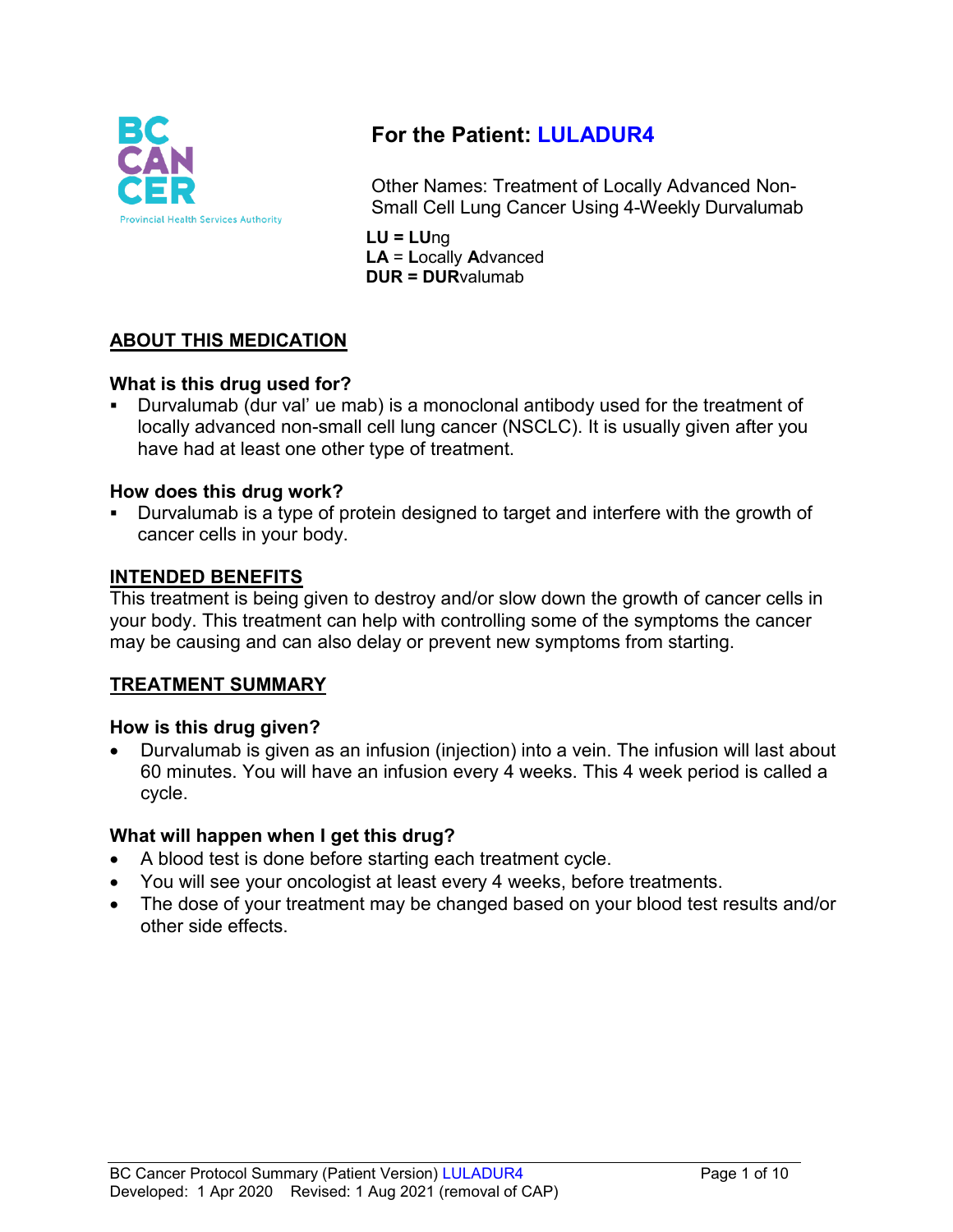## **OTHER INSTRUCTIONS**

• *It is very important to report side effects immediately to your doctor. Do not manage side effects at home without speaking with your doctor. Be aware that symptoms may be delayed and can develop months after your last dose.*

#### **What other drugs or foods can interact with durvalumab?**

- Other drugs may **interact** with durvalumab. Check with your doctor or pharmacist before you start or stop taking any other drugs including all prescription and nonprescription medicines, steroids or other medicines that lower your immune response, vitamins, and herbal supplements.
- The drinking of alcohol (in small amounts) does not appear to affect the safety or usefulness of durvalumab.

## **Other important things to know:**

- **Before you are given durvalumab**, talk to your doctor or pharmacist if you:
	- $\circ$  have an active condition where your immune system attacks your body (autoimmune disease), such as ulcerative colitis, Crohn's disease, lupus, rheumatoid arthritis or sarcoidosis.
	- $\circ$  take other medicines that make your immune system weak. Examples of these may include steroids, such as prednisone.
	- o had an organ transplant, such as a kidney transplant.
	- o have any other medical conditions.
- **Durvalumab may damage sperm and may harm the baby if used during pregnancy.** It is best to use **birth control** while being treated with durvalumab and for at least **3 months** after the last dose. Tell your doctor right away if you or your partner becomes pregnant.
- Durvalumab may pass into your breast milk. **Do not breastfeed** during treatment and for at least **3 months** after the last dose.
- **Tell** doctors or dentists that you are being treated with durvalumab before you receive any treatment from them.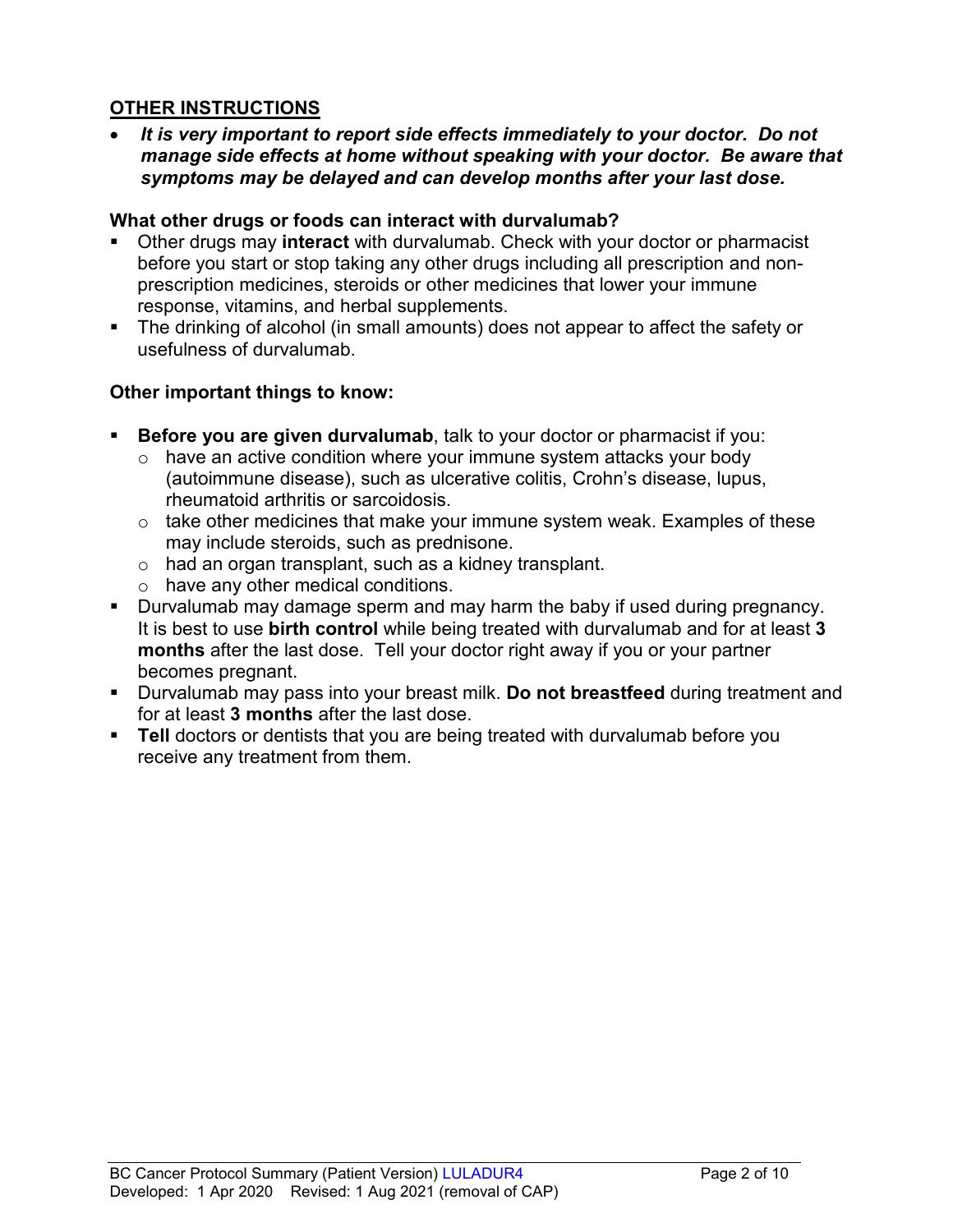# **SIDE EFFECTS AND WHAT TO DO ABOUT THEM**

## **Durvalumab may cause serious immune reactions against your own body (autoimmune) affecting many parts.**

## **Are there any risks?**

Unexpected and unlikely side effects can occur with any drug treatment. The ones listed below are particularly important for you to be aware of as they are directly related to the common actions of the drug in your treatment plan.

# **What is the most important information I should know about SERIOUS SIDE EFFECTS?**

- Durvalumab can cause serious side effects in many parts of your body. These side effects are most likely to begin during treatment; however, side effects can show up months after your last treatment with durvalumab.
- **Tell** your doctor as soon as possible if you have any of serious side effects listed in the table below or your symptoms get worse.
- **Do not try to treat or diagnose symptoms yourself**. Getting medical treatment right away may keep the problem from becoming more serious.

The following side effects were most frequently reported:

## **Very common (more than 1 in 10 people)**

- cough
- upper respiratory tract infection
- rash
- diarrhea
- fever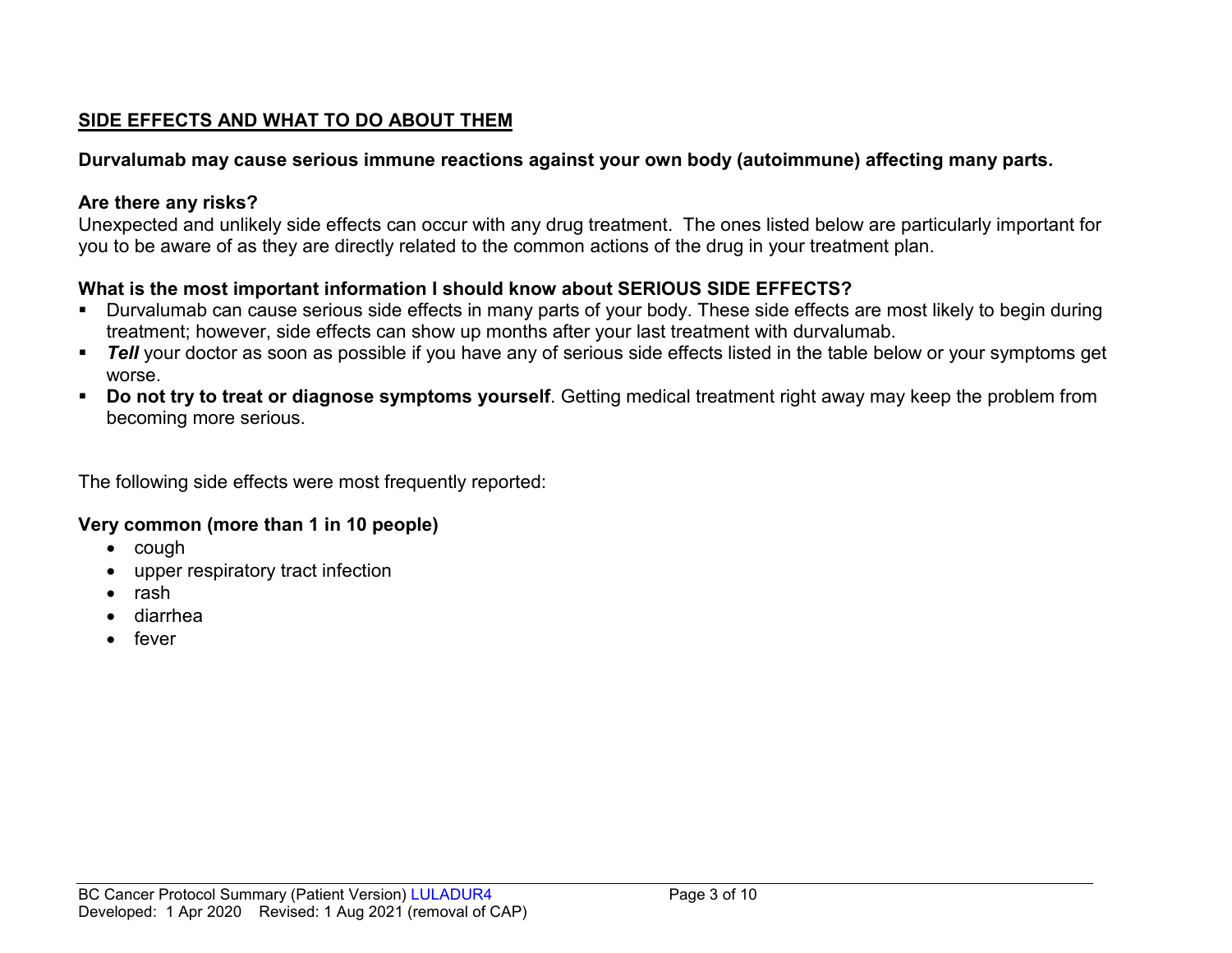| <b>SERIOUS SIDE EFFECTS</b>                                                           | How common is it? |
|---------------------------------------------------------------------------------------|-------------------|
| Inflammation of the LUNGS (pneumonitis)                                               | Very Common       |
| Symptoms may include:                                                                 |                   |
| shortness of breath                                                                   |                   |
| chest pain                                                                            |                   |
| coughing                                                                              |                   |
| <b>Problems with muscles</b>                                                          | Very Common       |
| Symptoms may include:                                                                 |                   |
| back pain                                                                             |                   |
| spasms                                                                                |                   |
| weakness                                                                              |                   |
| muscle pain                                                                           |                   |
| <b>Skin problems</b>                                                                  | Very Common       |
| Symptoms may include:                                                                 |                   |
| rash                                                                                  |                   |
| dry skin                                                                              |                   |
| Inflammation of the INTESTINES (colitis)                                              | Common            |
| Symptoms may include:                                                                 |                   |
| diarrhea (loose stools) or more bowel movements than usual. Do not treat the diarrhea |                   |
| yourself.                                                                             |                   |
| blood or mucus in stools or dark, tarry, sticky stools<br>$\bullet$                   |                   |
| severe stomach pain (abdominal pain) or tenderness                                    |                   |
| Inflammation of the LIVER (hepatitis)                                                 | Common            |
| Symptoms may include:                                                                 |                   |
| nausea or vomiting<br>$\bullet$                                                       |                   |
| loss of appetite<br>$\bullet$                                                         |                   |
| pain on the right side of your stomach<br>$\bullet$                                   |                   |
| yellowing of your skin or the whites of your eyes                                     |                   |
| dark urine                                                                            |                   |
| bleeding or bruise more easily than normal                                            |                   |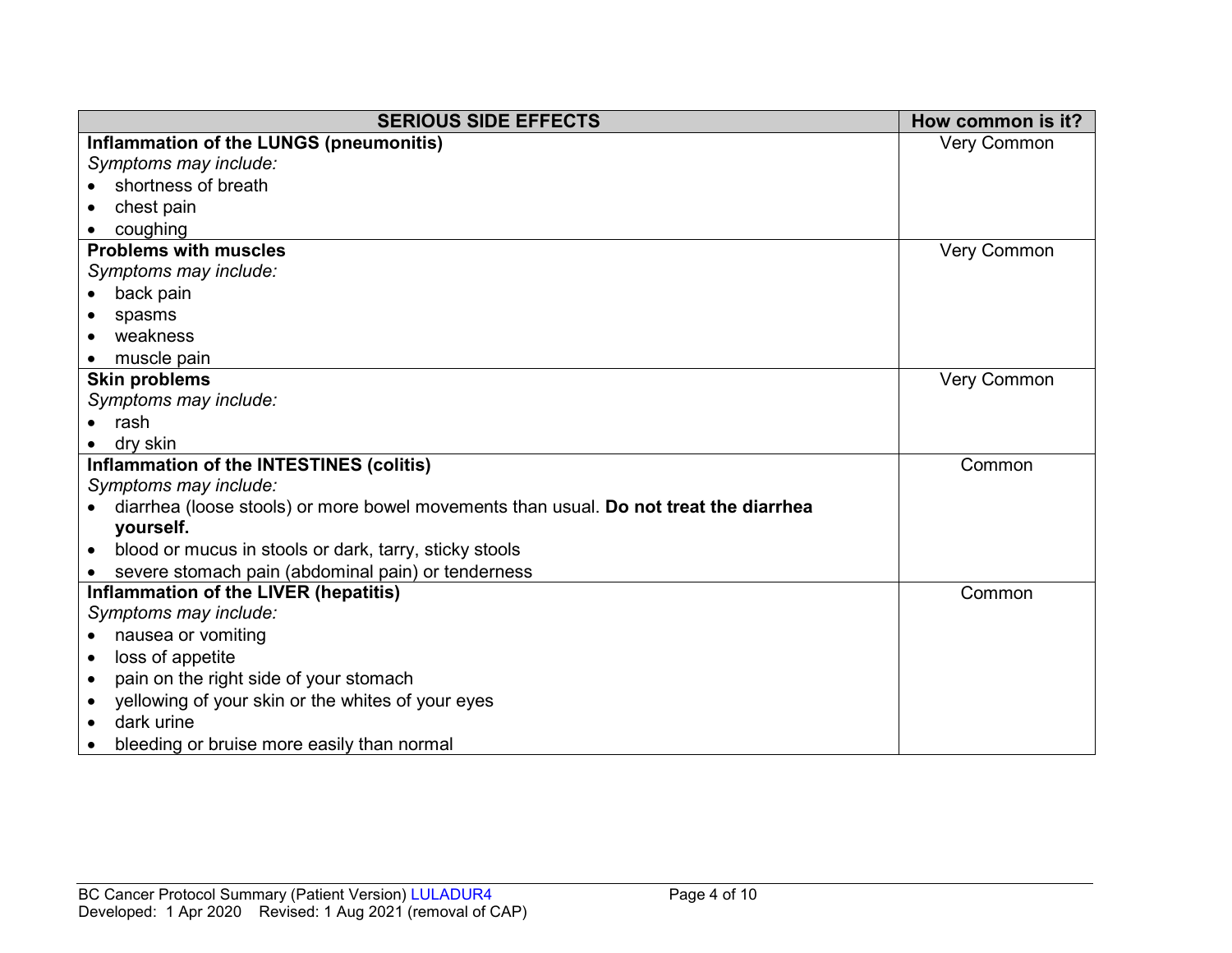| <b>SERIOUS SIDE EFFECTS</b>                                                             | How common is it? |
|-----------------------------------------------------------------------------------------|-------------------|
| Inflammation of the THYROID GLAND (hyperthyroidism, hypothyroidism)                     | Common            |
| Symptoms may include:                                                                   |                   |
| rapid heart beat                                                                        |                   |
| weight loss or gain                                                                     |                   |
| increased sweating                                                                      |                   |
| hair loss<br>$\bullet$                                                                  |                   |
| feeling cold<br>$\bullet$                                                               |                   |
| constipation or diarrhea<br>$\bullet$                                                   |                   |
| your voice gets deeper                                                                  |                   |
| muscle aches<br>$\bullet$                                                               |                   |
| changes in sleep patterns                                                               |                   |
| Inflammation of the PITUITARY GLAND (hypophysitis, hypopituitarism, including secondary | Common            |
| adrenal insufficiency)                                                                  |                   |
| Symptoms may include:                                                                   |                   |
| weight loss                                                                             |                   |
| increased sweating, hot flashes<br>$\bullet$                                            |                   |
| hair loss (includes facial and pubic)<br>$\bullet$                                      |                   |
| feeling cold<br>$\bullet$                                                               |                   |
| headaches that will not go away or unusual headache<br>$\bullet$                        |                   |
| decreased sex drive                                                                     |                   |
| vision problems<br>$\bullet$                                                            |                   |
| excessive thirst and urination                                                          |                   |
| Inflammation of the KIDNEYS (nephritis)                                                 | Common            |
| Symptoms may include:                                                                   |                   |
| changes in the amount or colour of your urine                                           |                   |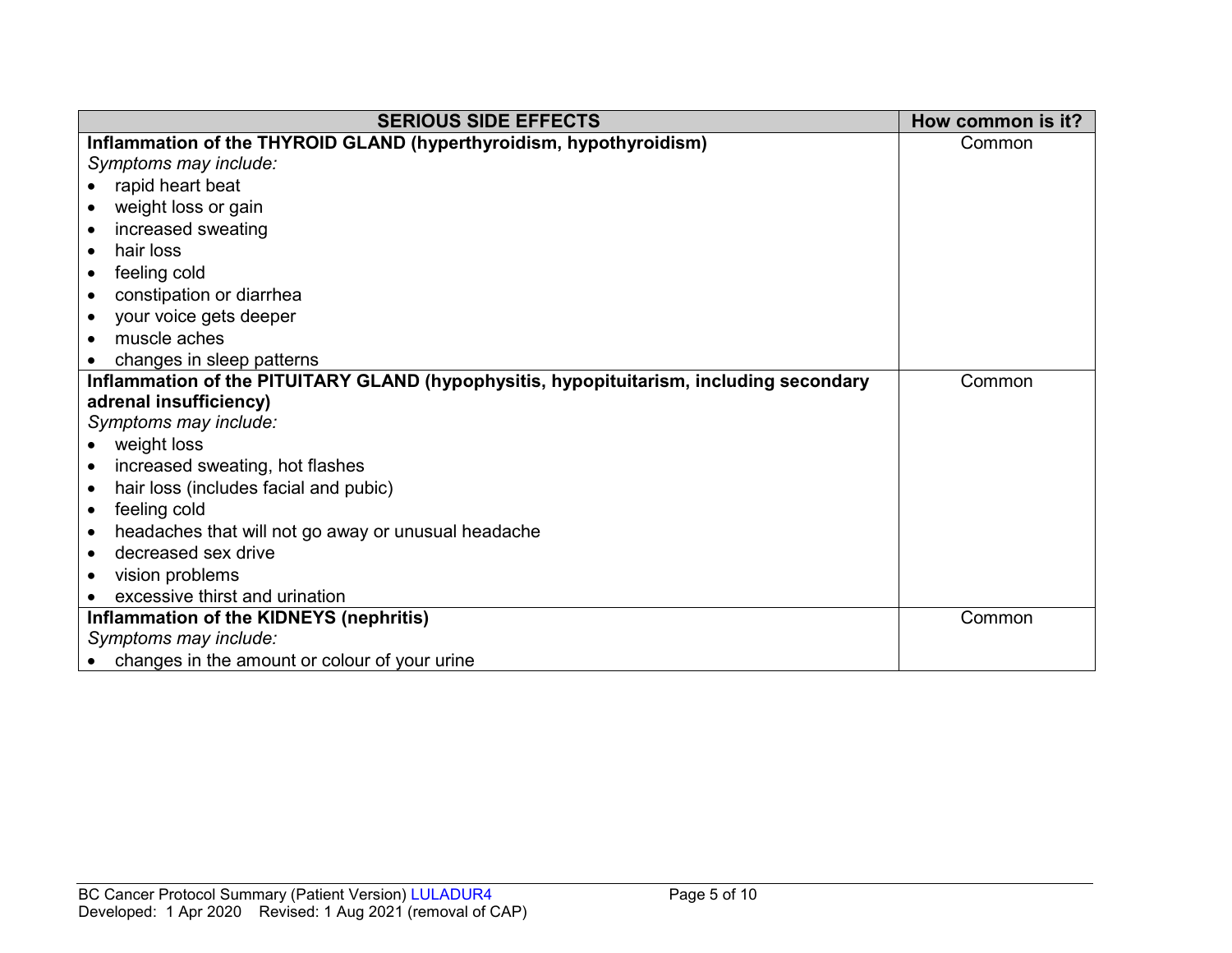| <b>SERIOUS SIDE EFFECTS</b> | How common is it? |
|-----------------------------|-------------------|
| <b>Infusion reactions</b>   | Uncommon          |
| Symptoms may include:       |                   |
| shortness of breath         |                   |
| itching or rash             |                   |
| dizziness                   |                   |
| fever                       |                   |
| wheezing                    |                   |
| flushing                    |                   |
| feeling like passing out    |                   |

| <b>OTHER SIDE EFFECTS</b>                                                                                                                                                                                                                                                          | How common<br>is it? | <b>MANAGEMENT</b>                                                                                                                                                                                                                                         |
|------------------------------------------------------------------------------------------------------------------------------------------------------------------------------------------------------------------------------------------------------------------------------------|----------------------|-----------------------------------------------------------------------------------------------------------------------------------------------------------------------------------------------------------------------------------------------------------|
| Allergic reactions may rarely occur.<br>Signs of an allergic reaction may<br>include flushing, rash, itching,<br>dizziness, fever, chills, swelling,<br>breathing problems, or back or neck<br>pain. This can occur immediately or<br>several hours after receiving<br>durvalumab. | Very rare            | Tell your nurse if this happens while you are receiving<br>durvalumab or contact your oncologist <i>immediately</i> if this<br>happens after you leave the clinic.                                                                                        |
| Loss of appetite sometimes occurs.                                                                                                                                                                                                                                                 | Very Common          | Try the ideas in Food Ideas to Help with Decreased<br>Appetite.<br>If loss of appetite is persistent and you have other<br>symptoms of hepatitis, tell your doctor as soon as<br>possible. (see the table above for serious side effects.)                |
| <b>Sugar control</b> may sometimes be<br>affected in diabetic patients.                                                                                                                                                                                                            | Very Common          | Check your blood sugar regularly if you are diabetic. Tell your<br>doctor if your blood sugars are not controlled.                                                                                                                                        |
| <b>Muscle or joint pain may sometimes</b><br>occur.                                                                                                                                                                                                                                | Common               | Take acetaminophen (e.g., TYLENOL®) every 4-6 hours, to<br>$\bullet$<br>a maximum of 4 g (4000 mg) per day or ibuprofen (e.g.<br>ADVIL®) for mild to moderate pain.<br>Tell your doctor if the pain interferes with your activity or<br>does not go away. |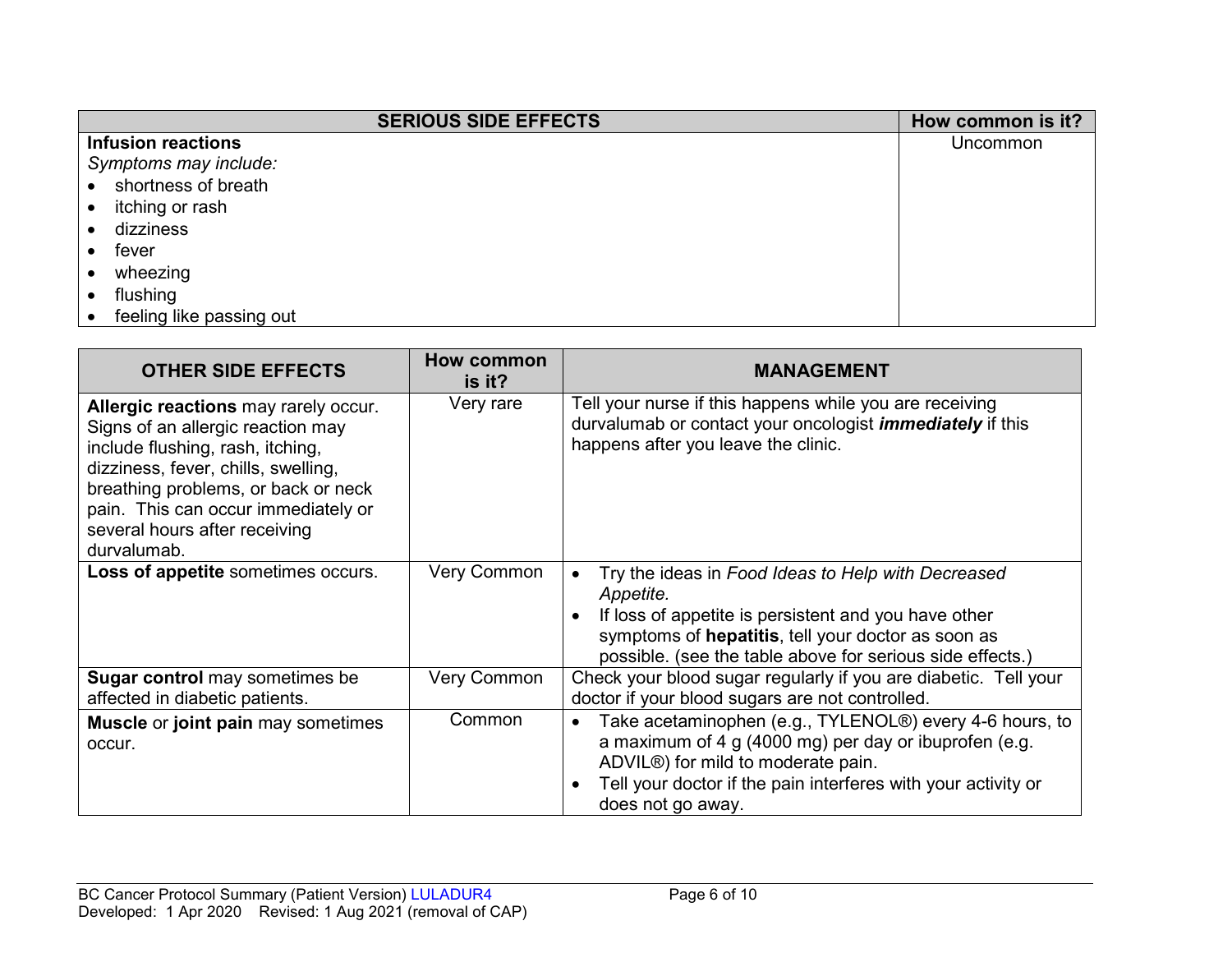| <b>OTHER SIDE EFFECTS</b>                                   | How common<br>is it? | <b>MANAGEMENT</b>                                                                                                                                                                                                                                                                                                                                                     |
|-------------------------------------------------------------|----------------------|-----------------------------------------------------------------------------------------------------------------------------------------------------------------------------------------------------------------------------------------------------------------------------------------------------------------------------------------------------------------------|
| <b>Tiredness</b> and lack of energy may<br>sometimes occur. | Common               | Do not drive a car or operate machinery if you are feeling<br>tired.<br>Try the ideas in Your Bank to Energy Savings: Helping<br>People with Cancer Handle Fatigue.*<br>If tiredness is persistent and you have other symptoms of<br>hepatitis or inflammation of glands, tell your doctor as<br>soon as possible. (see the table above for serious side<br>effects.) |
| Hair loss does not occur with<br>durvalumab.                | Rare                 |                                                                                                                                                                                                                                                                                                                                                                       |

**\*Please ask your oncologist or pharmacist for a copy.**

**If you experience symptoms or changes in your body that have not been described above but worry you, or if any symptoms are severe, contact:**

 **at telephone number:**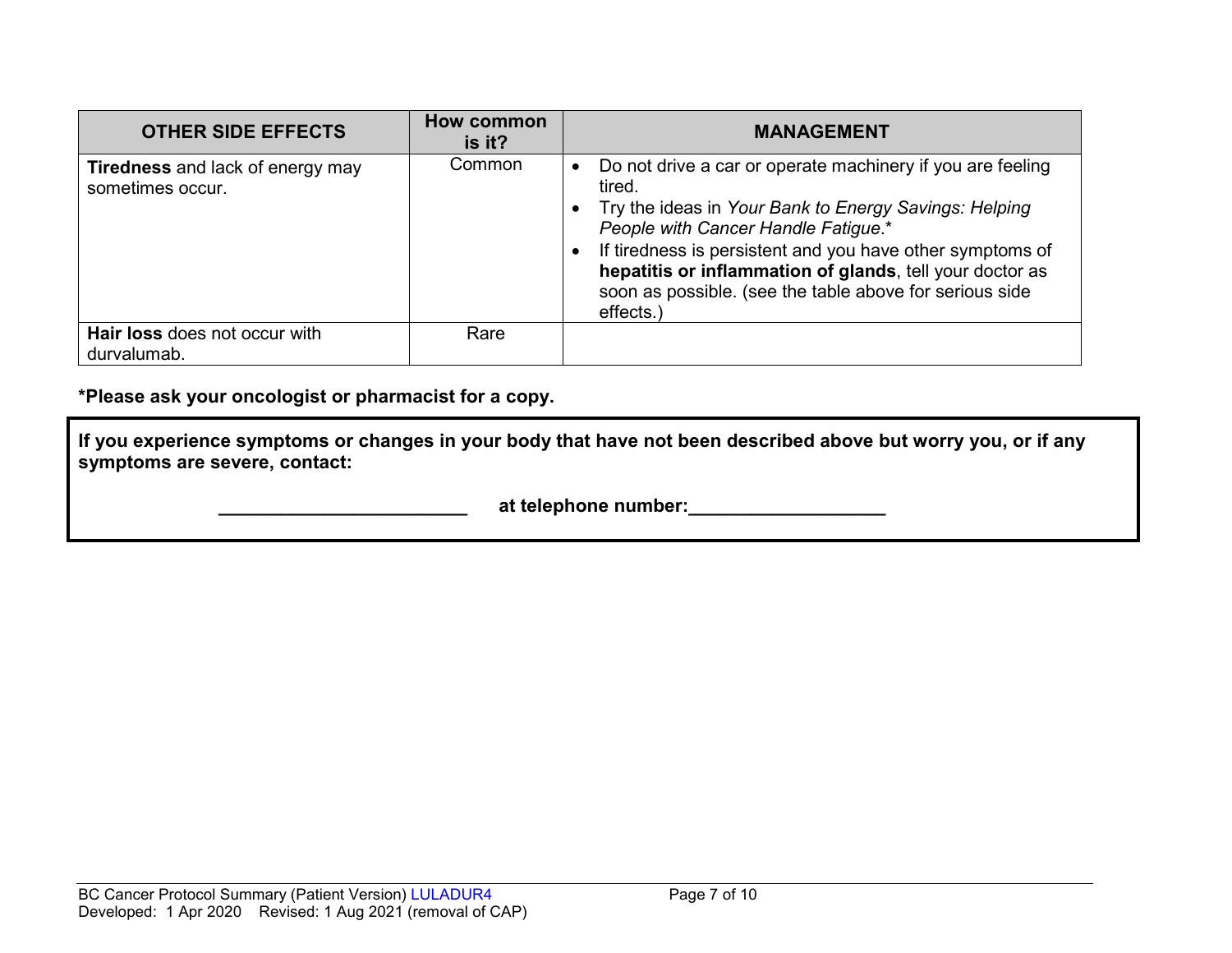| ВC<br><b>MEDICAL</b><br><b>CAN</b><br><b>ALERT</b><br>CER<br><b>Provincial Health Services Authority</b><br>NAME | SEVERE IMMUNE-MEDIATED ADVERSE REACTIONS<br>Including enterocolitis, intestinal perforation, hepatitis,<br>dermatitis (including toxic epidermal necrolysis),<br>neuropathy, endocrinopathy, pneumonitis,<br>myositis,<br>myocarditis and toxicities in other organ systems. Duration<br>of risk after treatment is unknown. |
|------------------------------------------------------------------------------------------------------------------|------------------------------------------------------------------------------------------------------------------------------------------------------------------------------------------------------------------------------------------------------------------------------------------------------------------------------|
| has received                                                                                                     | FOR MORE INFORMATION:                                                                                                                                                                                                                                                                                                        |
| CHECKPOINT INHIBITOR IMMUNOTHERAPY:                                                                              |                                                                                                                                                                                                                                                                                                                              |
| Immune-Mediated Adverse Reactions                                                                                |                                                                                                                                                                                                                                                                                                                              |
| ALWAYS CARRY THIS CARD AND SHOW TO<br>PHYSICIANS INCLUDING ANESTHETISTS                                          | www.bccancer.bc.ca/health-professionals/professional-resources/cancer-drug-manual<br>Rev Aug 2018                                                                                                                                                                                                                            |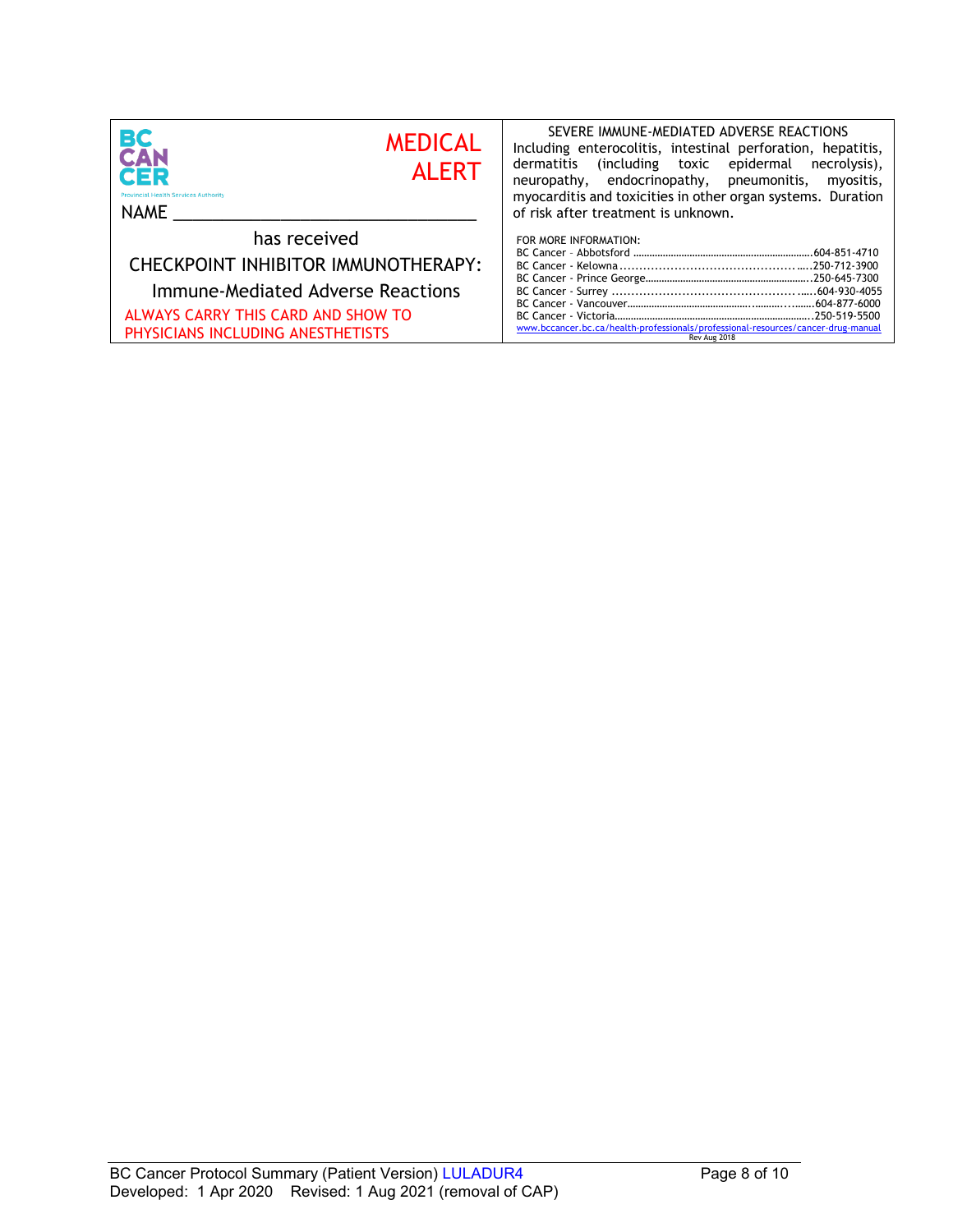| noial Health Services Authority                                                                                                                                                                                                                                                                                                                                                                                                                                                                                                                                                                                                                                                                   |
|---------------------------------------------------------------------------------------------------------------------------------------------------------------------------------------------------------------------------------------------------------------------------------------------------------------------------------------------------------------------------------------------------------------------------------------------------------------------------------------------------------------------------------------------------------------------------------------------------------------------------------------------------------------------------------------------------|
| To Whom It May Concern:                                                                                                                                                                                                                                                                                                                                                                                                                                                                                                                                                                                                                                                                           |
|                                                                                                                                                                                                                                                                                                                                                                                                                                                                                                                                                                                                                                                                                                   |
| Medical Oncologist <b>Exercísion Contract Contract Contract Contract Contract Contract Contract Contract Contract Contract Contract Contract Contract Contract Contract Contract Contract Contract Contract Contract Contract Co</b>                                                                                                                                                                                                                                                                                                                                                                                                                                                              |
|                                                                                                                                                                                                                                                                                                                                                                                                                                                                                                                                                                                                                                                                                                   |
| This patient is receiving immunotherapy at the BC Cancer and is at risk of immune-related<br>toxicities which may be life threatening and require urgent management.                                                                                                                                                                                                                                                                                                                                                                                                                                                                                                                              |
| Immunotherapy toxicities are different from those encountered with standard chemotherapy<br>or targeted therapies. The immune system may become dysregulated during immunotherapy<br>treatment, leading to symptoms and findings which mimic autoimmune disorders. Adverse<br>events can occur during or following treatment and can be life threatening. Any organ system<br>in the body is at risk including, but not limited to:                                                                                                                                                                                                                                                               |
| Lungs (pneumonitis, pleuritis, sarcoidosis)<br>Gastrointestinal (colitis, ileitis, pancreatitis)<br>Liver (hepatitis)<br>Skin (rash, Stevens-Johnson syndrome)<br>Endocrine (hypophysitis, adrenal insufficiency, hypo/hyperthyroidism, type 1 diabetes mellitus)<br>Renal (interstitial nephritis)<br>Blood (hemolytic anemia, thrombocytopenia, neutropenia)<br>Neurologic (encephalitis, Guillain-Barré syndrome, meningitis, myasthenia gravis, neuropathy)<br>Musculoskeletal (myositis, arthritis)<br>Cardiovascular (pericarditis, myocarditis, vasculitis)                                                                                                                                |
| Ophthalmologic (uveitis, scleritis, episcleritis, conjunctivitis, retinitis)<br>Management of immune-related toxicities necessitates prompt coordination with a medical<br>oncologist with initiation of high dose corticosteroids, and may require referral to the<br>appropriate subspecialty. If you suspect your patient is presenting with immune-related<br>toxicity, please contact the patient's medical oncologist directly or if after hours contact the<br>on-call physician, or as per your local centre's process (next page). Additional information on<br>immunotherapy toxicity treatment algorithms is located at the end of the above posted<br>protocol at www.bccancer.bc.ca. |
| $1/2$<br><b>BC Cancer Systemic Therapy Program</b><br>Developed: 28 Nov 2017<br>Revised:                                                                                                                                                                                                                                                                                                                                                                                                                                                                                                                                                                                                          |